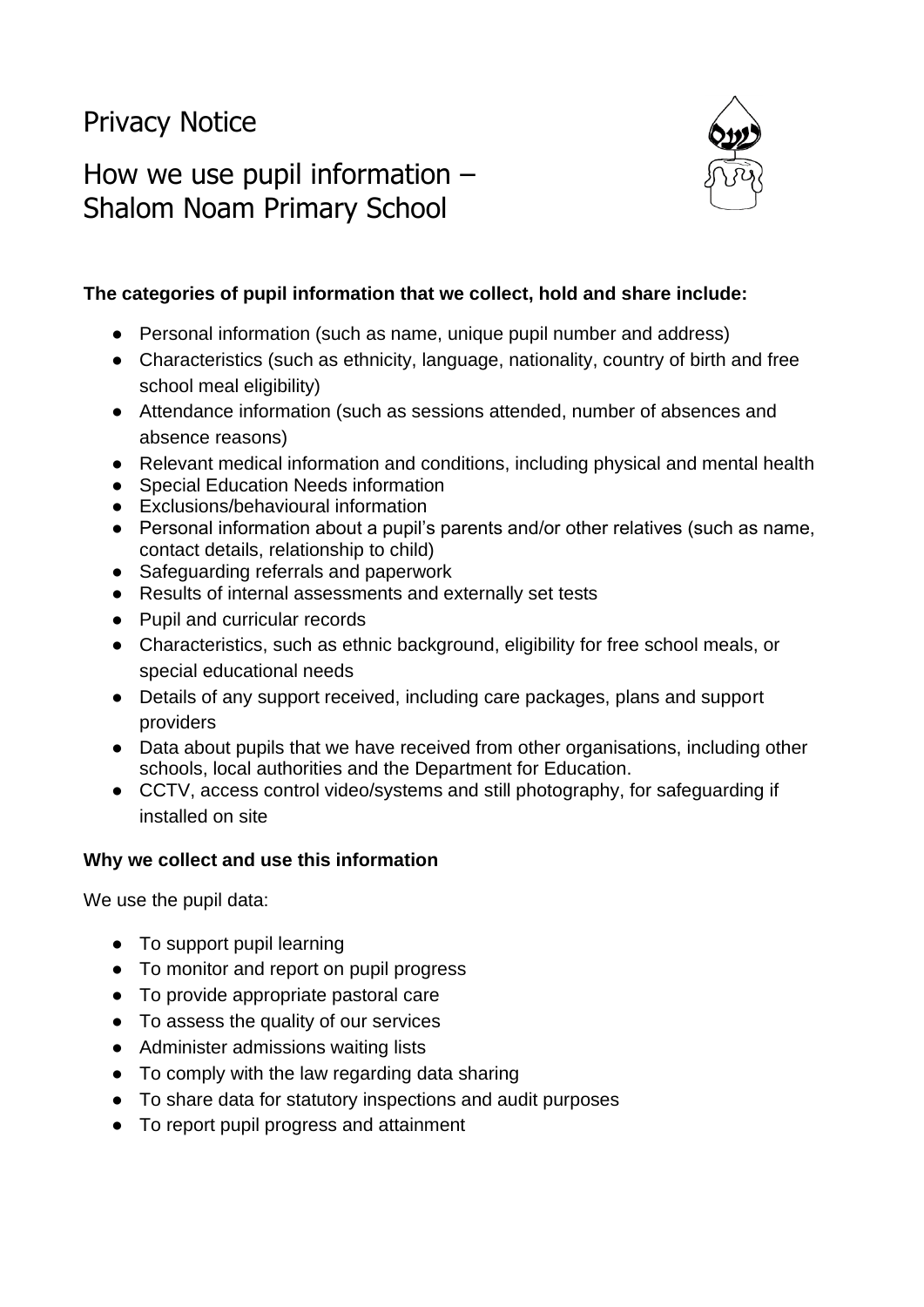## **The lawful basis on which we use this information**

We only collect and use pupils' personal data when the law allows us to. Most commonly, we process it where:

- We need to comply with a legal obligation
- We need it to perform an official task in the public interest

Less commonly, we may also process pupils' personal data in situations where:

- We have obtained consent to use it in a certain way
- We need to protect the individual's interests

●

Where we have obtained consent to use pupils' personal data, this consent can be withdrawn at any time. We will make this clear when we ask for consent and explain how consent can be withdrawn.

Some of the reasons listed above for collecting and using pupils' personal data overlap, and there may be several grounds which allow and justify our use of this data.

We collect and use pupil information under:

- The Education Act (various vears)
- The Education (Pupil Registration) (England) Regulations
- The School Standards and Framework Act 1998
- The School Admissions Regulations 2012
- Children and Families Act 2014
- The Special Educational Needs and Disability Regulations 2014
- Article 6, and Article 9 (UK GDPR) (includes special category data)
- Article 23 UK GDPR (Restrictions prevention, investigation and detection of crime)
- Data Protection Act 2018 Schedule 1 Paragraph 18

The DfE process census data under the various Education Acts – further information can be found on their website: [https://www.gov.uk/education/data-collection-and-censuses-for](https://www.gov.uk/education/data-collection-and-censuses-for-schools)[schools](https://www.gov.uk/education/data-collection-and-censuses-for-schools)

#### **Collecting pupil information**

Whilst the majority of pupil information you provide to us is mandatory, some of it is provided to us on a voluntary basis. In order to comply with the General Data Protection Regulation, we will inform you whether you are required to provide certain pupil information to us or if you have a choice in this.

# **Storing pupil data**

We keep personal information about pupils while they are attending our school. We may also keep it beyond their attendance at our school if this is necessary in order to comply with our legal obligations. We keep information about pupils in accordance with the Information and Records Management Society's retention periods.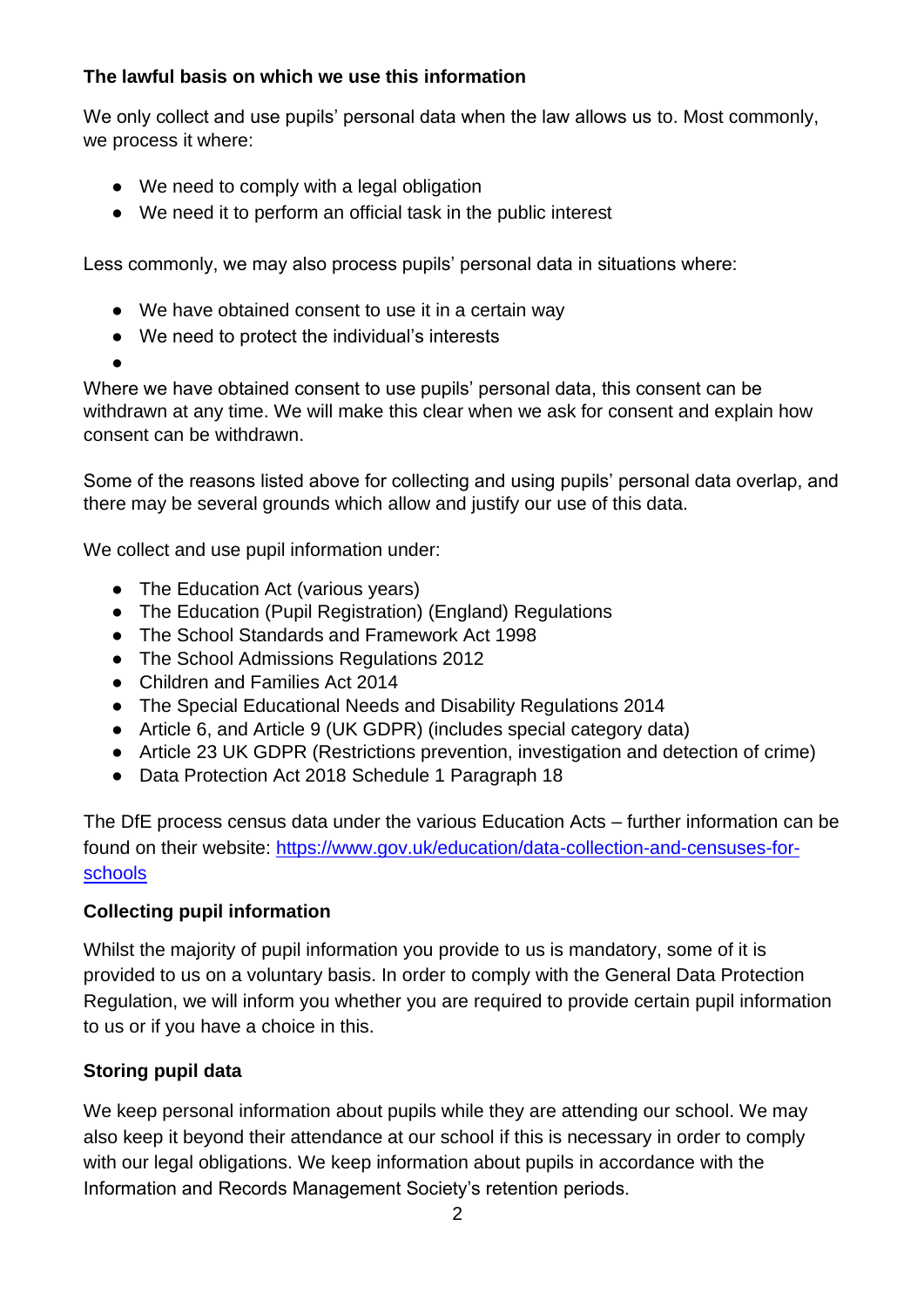For further information please contact the school office, [office@shalomnoam.org](mailto:office@shalomnoam.org)

### **Who we share pupil information with**

We routinely share pupil information with:

- The Local Authority Barnet
- Department for Education
- Ofsted
- School Pupil Target Tracker Online (cloud based pupil assessment tracker)
- ParentPay (online parent payment system)
- Scholar Pack (school management database system)
- School Nurse (where appropriate) schools that the pupils attend after leaving us
- NHS (Including CAMHS, Social Care, Therapy Providers)
- Social Care
- Police
- Google classroom
- Office 365
- Zoom and Teams etc.
- Cashless systems (Parentpay)
- Communication systems (Scholar Packl)
- Student assessment companies Target Tracker
- FFT Aspire
- Soft Egg I.T. system
- Security organisations (Security CST Soft Egg cyber security)
- Catering company
- Schools that the pupils attend after leaving us
- Other companies/people/organisations in reasonable circumstances

# **Why we share pupil information**

We do not share information about our pupils with anyone without consent unless the law and our policies allow us to do so.

We share pupils' data with the Department for Education (DfE) on a statutory basis. This data sharing underpins school funding and educational attainment policy and monitoring.

We are required to share information about our pupils with our local authority (LA) and the Department for Education (DfE) under section 3 of The Education (Information About Individual Pupils) (England) Regulations 2013.

# **Police National security, Defence, Public Security**,

We share information on request with the Police and Security Services for the prevention investigation and detection of crime (Article 23 GDPR)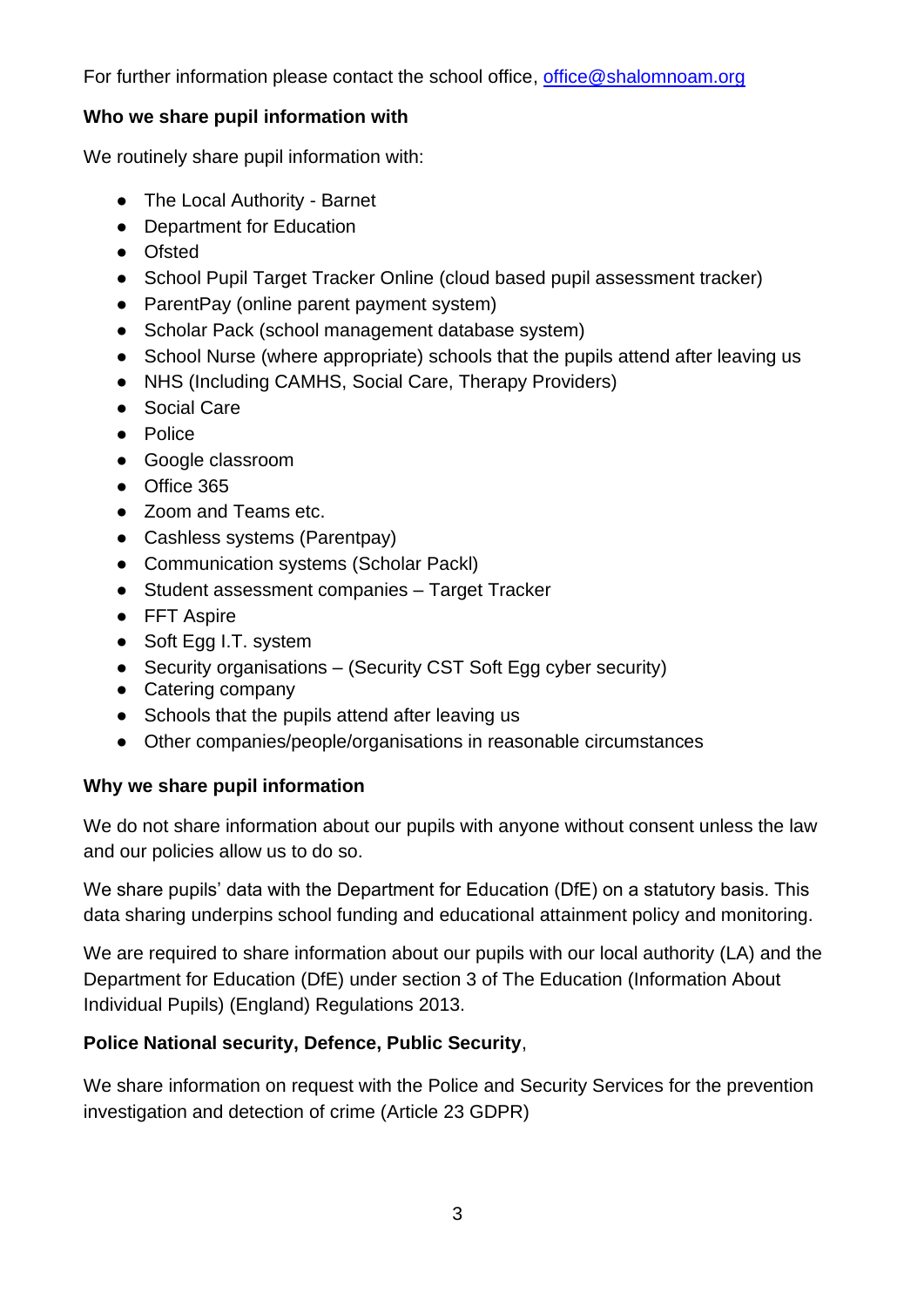# **Data collection requirements:**

To find out more about the data collection requirements placed on us by the Department for Education (for example; via the school census) go to [https://www.gov.uk/education/data](https://www.gov.uk/education/data-collection-and-censuses-for-schools)[collection-and-censuses-for-schools.](https://www.gov.uk/education/data-collection-and-censuses-for-schools)

## **The National Pupil Database (NPD)**

The NPD is owned and managed by the Department for Education and contains information about pupils in schools in England. It provides invaluable evidence on educational performance to inform independent research, as well as studies commissioned by the Department. It is held in electronic format for statistical purposes. This information is securely collected from a range of sources including schools, local authorities and awarding bodies.

We are required by law, to provide information about our pupils to the DfE as part of statutory data collections such as the school census and early years' census. Some of this information is then stored in the NPD. The law that allows this is the Education (Information About Individual Pupils) (England) Regulations 2013.

To find out more about the NPD, go to [https://www.gov.uk/government/publications/national-pupil-database-user-guide-and](https://www.gov.uk/government/publications/national-pupil-database-user-guide-and-supporting-information)[supporting-information.](https://www.gov.uk/government/publications/national-pupil-database-user-guide-and-supporting-information)

The department may share information about our pupils from the NPD with third parties who promote the education or well-being of children in England by:

- conducting research or analysis
- producing statistics
- providing information, advice or guidance

The Department has robust processes in place to ensure the confidentiality of our data is maintained and there are stringent controls in place regarding access and use of the data. Decisions on whether DfE releases data to third parties are subject to a strict approval process and based on a detailed assessment of:

- who is requesting the data
- the purpose for which it is required
- the level and sensitivity of data requested: and
- the arrangements in place to store and handle the data

To be granted access to pupil information, organisations must comply with strict terms and conditions covering the confidentiality and handling of the data, security arrangements and retention and use of the data.

For more information about the department's data sharing process, please visit: <https://www.gov.uk/data-protection-how-we-collect-and-share-research-data>